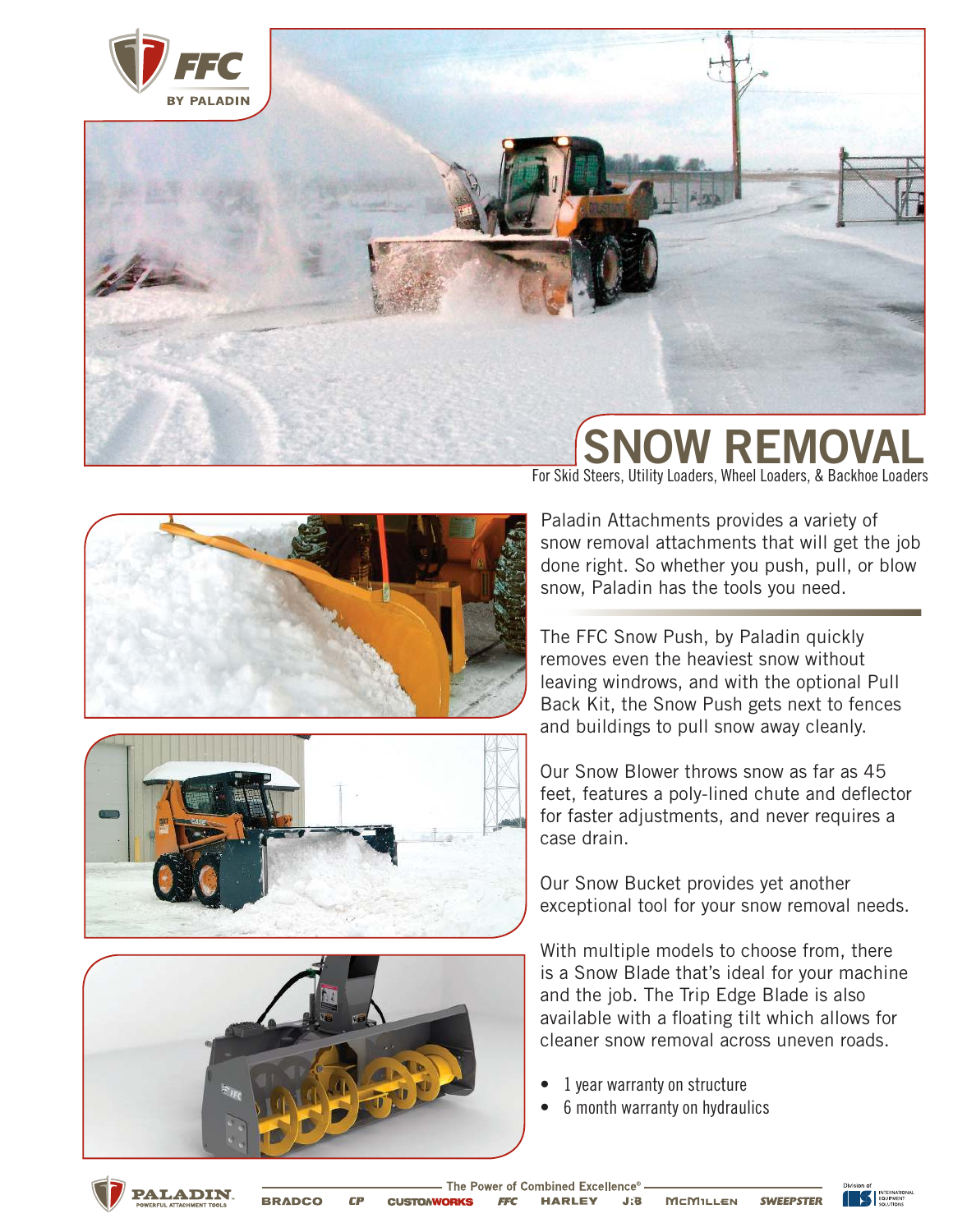

# Snow Pushes

The FFC Snow Push, by Paladin is engineered of heavyduty, fully welded steel with 3/8" thick end plates to capture and remove even the heaviest snow without leaving windrows or spillover. For SSL, Compact Utility Loaders, Small Wheel Loaders and Backhoe Loaders.

- Moves large volumes of snow efficiently.
- Rubber edge standard on all models.
- Ideal for waste water, manure, feed lot and food cleanup.
- Optional Pull Back Kit draws back snow from buildings, fences and confined areas.





| 228 Series (4 ft x 4 ft) Snow Push Specifications |            |                   |       |                         |                    |
|---------------------------------------------------|------------|-------------------|-------|-------------------------|--------------------|
| Model                                             | Path Width | Working<br>Height | Depth | <b>Overall</b><br>Width | Weight<br>(approx) |
| 22812                                             | 142.5"     | 48.8"             | 71.8" | 149.7"                  | 2485               |
| 22814                                             | 166.5"     | 48.8"             | 71.8" | 173.7"                  | 2660               |
| 22816                                             | 190.5"     | 48.8"             | 71.8" | 197.7"                  | 2835               |
| 22820                                             | 238.5"     | 48.8"             | 71.8" | 245.7"                  | 3185               |

Carrier Specifications: Lift Capacity: <9,500 lbs; Operating Weight <30,000 lbs

| <b>232 Series (Low Profile) Snow Push Specifications</b> |            |                   |       |                         |                    |
|----------------------------------------------------------|------------|-------------------|-------|-------------------------|--------------------|
| Model                                                    | Path Width | Working<br>Height | Depth | <b>Overall</b><br>Width | Weight<br>(approx) |
| 23272-0022                                               | 71.5"      | 23.7"             | 38.1" | 77.3"                   | 525 lbs            |
| 23284-0022                                               | 83.5"      | 23.7"             | 38.1" | 89.3"                   | 570 lbs            |
| 23296-0022                                               | 95.5"      | 23.7"             | 38.1" | 101.3"                  | 610 lbs            |
| 23220-0022                                               | 119.5"     | 23.7"             | 38.1" | 125.3"                  | 705 lbs            |

Carrier Specifications: Lift Capacity: <9,500 lbs; Operating Weight <11,500 lbs

| 233 Series (3ft x 3ft) Snow Push Specifications |            |                   |       |                         |                    |
|-------------------------------------------------|------------|-------------------|-------|-------------------------|--------------------|
| Model                                           | Path Width | Working<br>Height | Depth | <b>Overall</b><br>Width | Weight<br>(approx) |
| 23396                                           | 95.5"      | 41.3"             | 41.5" | 101.5"                  | 1100 lbs           |
| 23320                                           | 119.5"     | 41.3"             | 41.5" | 125.5"                  | 1230 lbs           |
| 23344                                           | 143.5"     | 41.3"             | 41.5" | 149.5"                  | 1375 lbs           |
| 23368                                           | 167.5"     | 41.3"             | 41.5" | 173.5"                  | 1505 lbs           |

Carrier Specifications: Lift Capacity: <11,000 lbs; Operating Weight <20,000 lbs





Subject to change without notice.





 $\frac{You}{I$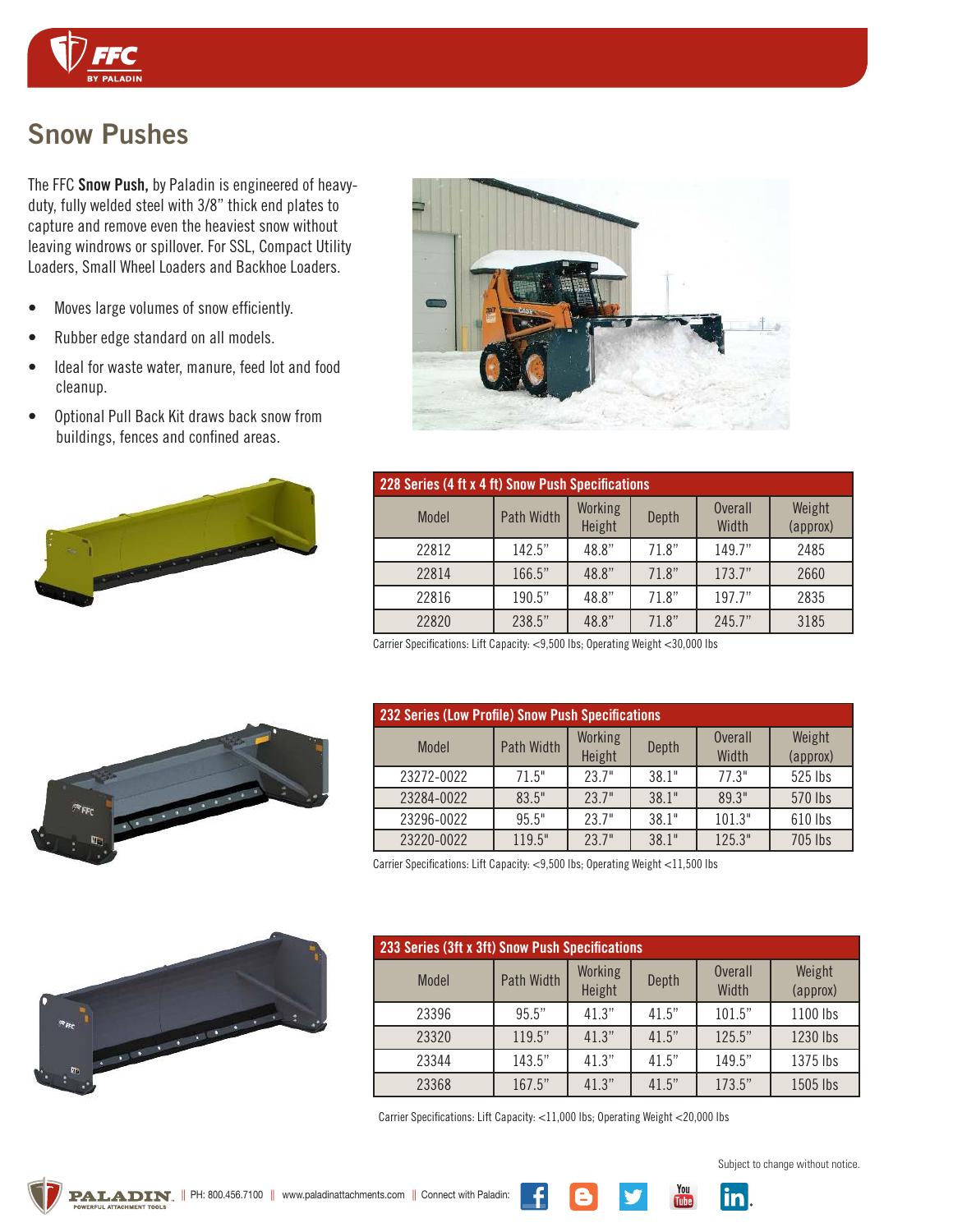

# Compact Tractor Snow Pushes



FFC also features Compact Tractor Snow Pushes designed to mount on tractor frontend loaders with universal skid steer style mountings. Lift capacity of the loader should be less than 2,000 lbs. These snow pushes have side wearing skids and a rubber cutting edge.

| <b>Compact Tractor Snow Push Specifications</b> |            |                   |       |                         |                    |
|-------------------------------------------------|------------|-------------------|-------|-------------------------|--------------------|
| Model                                           | Path Width | Working<br>Height | Depth | <b>Overall</b><br>Width | Weight<br>(approx) |
| 10707-60-0822                                   | 61.8"      | 30.8"             | 34"   | 62.3"                   | 415 lbs            |
| 10707-72-0822                                   | 73.8"      | 30.8"             | 34"   | 74.3"                   | 450 lbs            |
| 10707-84-0822                                   | 85.8"      | 30.8"             | 34"   | 86.3"                   | 484 lbs            |
| 10707-96-0822                                   | 97.8"      | 30.8"             | 34"   | 98.3"                   | 518 lbs            |

Carrier Specifications: Lift Capacity: <2,000 lbs; Operating Weight <4,000 lbs



| <b>Compact Tractor Trip Edge Models Snow Push Specifications</b> |            |                   |       |                         |                    |
|------------------------------------------------------------------|------------|-------------------|-------|-------------------------|--------------------|
| Model                                                            | Path Width | Working<br>Height | Depth | <b>Overall</b><br>Width | Weight<br>(approx) |
| 10709-78-0822                                                    | 72.9"      | 39.8"             | 44.1" | 80.4"                   | 850 lbs            |
| 10709-96-0822                                                    | 90.9"      | 39.8"             | 44.1" | 98.4"                   | 930 lbs            |
| 10709-08-0822                                                    | 102.9"     | 39.8"             | 44.1" | 110.4"                  | 990 lbs            |
| 10709-20-0822                                                    | 112.4"     | 39.8"             | 44.1" | 119.9"                  | 1030 lbs           |



 $\frac{You}{Iulbe}$ 

in.

Carrier Specifications: Lift Capacity: <4,000 lbs; Operating Weight <8,000 lbs

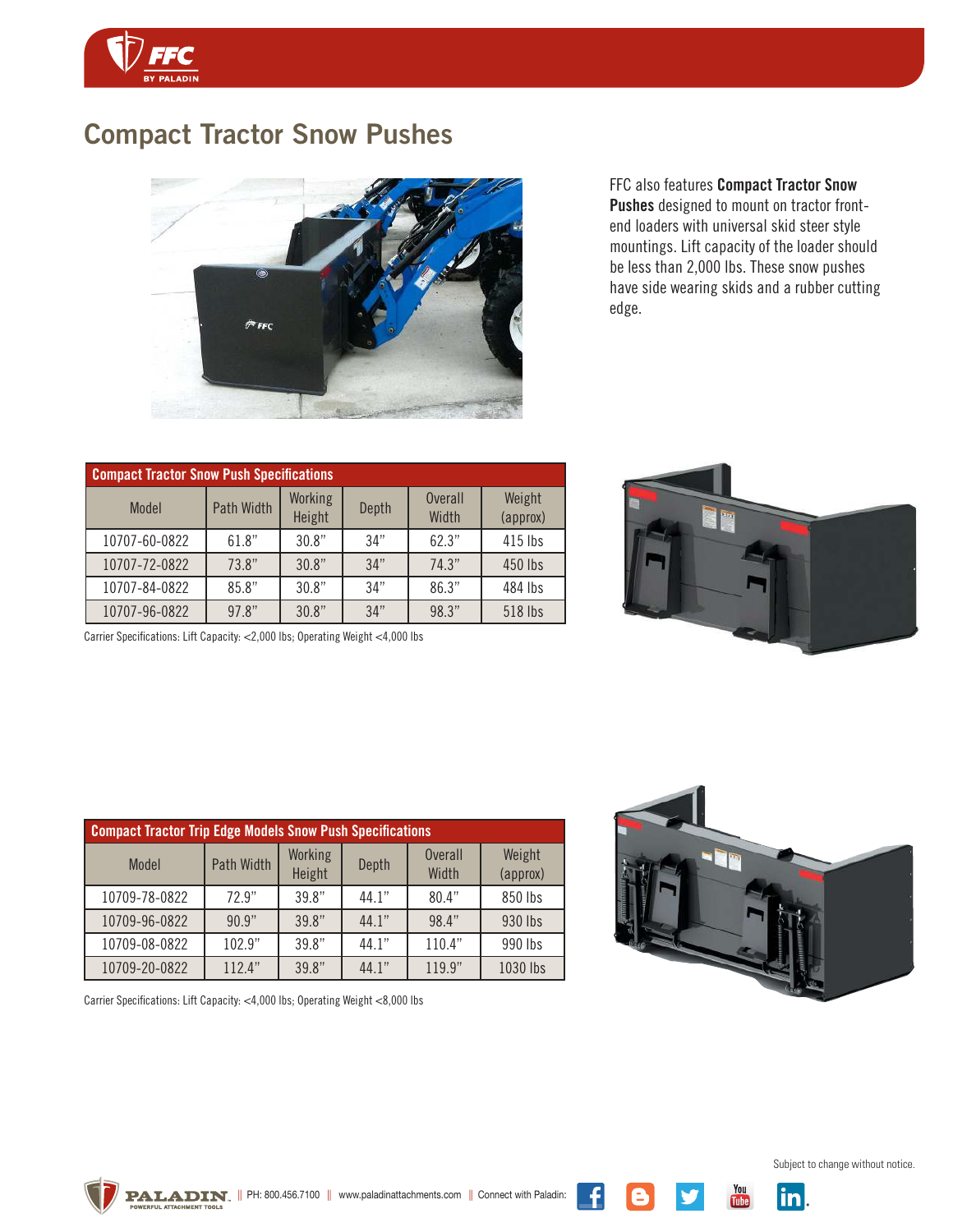

# Snow Blades

The 114 Series Snow Blade is available in either hydraulic or manual angle. For Skid Steers, Compact Tool Carriers, and Compact Utility Loaders.

- Hydraulically angles 30° in either direction
- Reversible and replaceable wear edge
- Adjustable skid-shoes
- Spring-loaded trip mechanism
- 23" 7-guage steel blade
- Heavy structural steel frame
- Standard hydraulic angle
- Optional manual angle
- Optional rubber wear edge

The 5700 Series angles 30º in either direction hydraulically. Blade us made from reinforced ten gauge steel. For SSL, Compact Utility Loaders, and Backhoe Loaders.

- Reversible and replaceable wear edge
- Adjustable skid-shoes
- Spring-loaded trip mechanism
- Heavy structural steel frame
- Standard hydraulic angle
- Optional rubber wear edge





|       | <b>Specifications 114 Series</b> |          |                          |                                     |
|-------|----------------------------------|----------|--------------------------|-------------------------------------|
| Model | Weight<br>(approx)               | Width OD | Height<br>0 <sub>D</sub> | Cutting Width @<br><b>Max Angle</b> |
| 11460 | 510 lbs                          | 60"      | 23"                      | 52"                                 |
| 11472 | 595 lbs                          | 72"      | 23"                      | 62"                                 |
| 11484 | 635 lbs                          | 84"      | 23"                      | 73"                                 |
| 11496 | 650 lbs                          | 96"      | 23"                      | 83"                                 |

Carrier Specifications: lift capacities <5,000 lbs operating weight <8,000 lbs

|         | <b>Specifications 5700 Series</b> |       |        |                                     |
|---------|-----------------------------------|-------|--------|-------------------------------------|
| Model   | Weight<br>(approx)                | Width | Height | Cutting Width @<br>$30^\circ$ Angle |
| LAF5784 | 875 lbs                           | 84"   | 32"    | 73"                                 |
| LAF5796 | 930 lbs                           | 96"   | 32"    | 83"                                 |
| LAF5708 | 890 lbs                           | 108"  | 32"    | 93"                                 |
| LAF5720 | 1065 lbs                          | 120"  | 32"    | 104"                                |
| LAF5732 | 1125 lbs                          | 132"  | 32"    | 114"                                |
| LAF5744 | 1185 lbs                          | 144"  | 32"    | 125"                                |

 $\frac{You}{IIII}$ 

inl

Carrier Specifications: lift capacities <9,000 lbs operating weight <11,000 lbs



Subject to change without notice.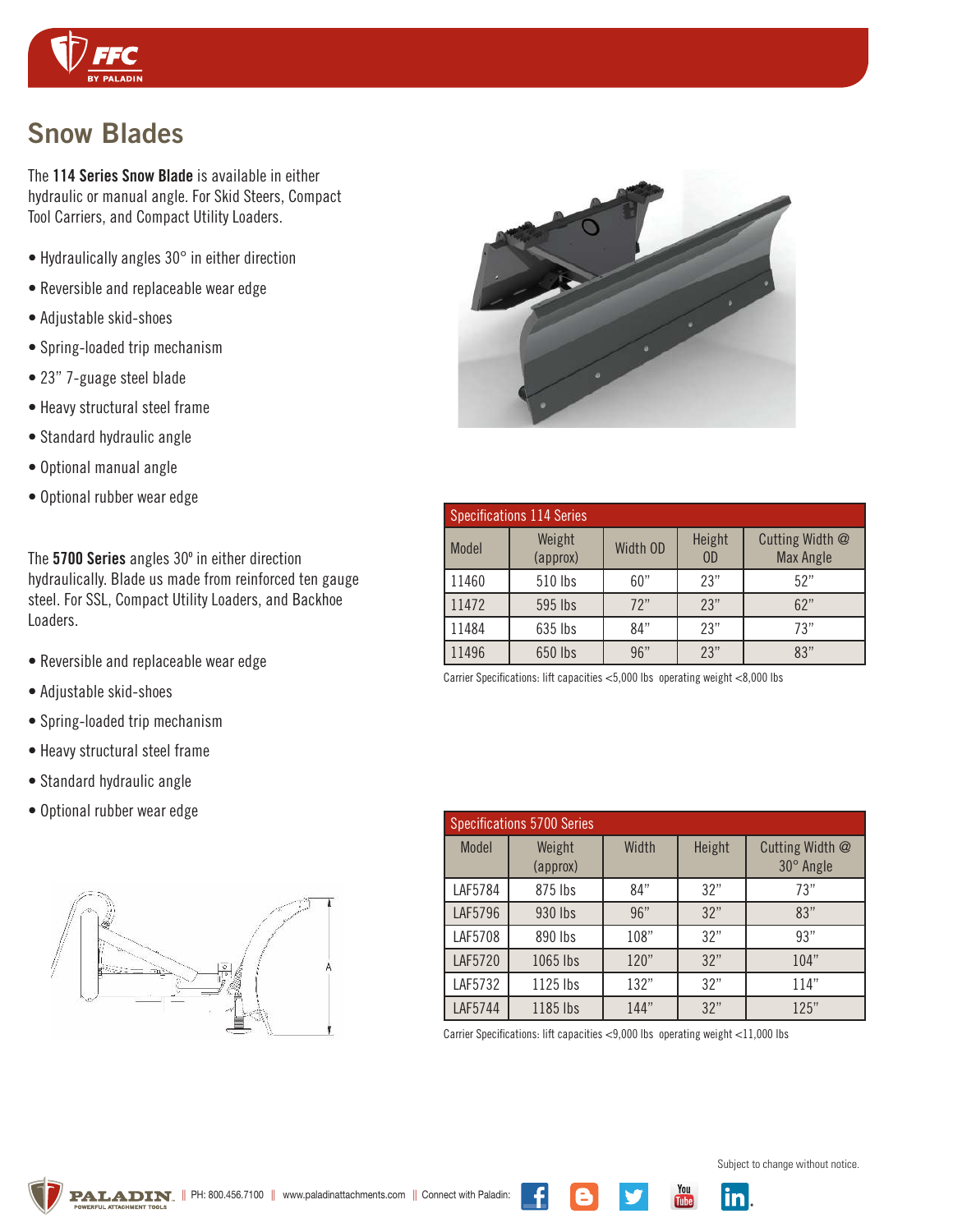

### Snow Blades



| <b>Specifications 115 Series</b> |                 |       |        |                              |
|----------------------------------|-----------------|-------|--------|------------------------------|
| <b>Model</b>                     | Weight (approx) | Width | Height | Cutting Width @<br>35° Angle |
| 11584                            | 1125 lbs        | 84"   | 32"    | 69"                          |
| 11596                            | 1180 lbs        | 96"   | 32"    | 79"                          |
| 11508                            | 1235 lbs        | 108"  | 32"    | 88"                          |
| 11520                            | 1315 lbs        | 120"  | 32"    | 98"                          |
| 11532                            | 1375 lbs        | 132"  | 32"    | 108"                         |
| 11544                            | 1435 lbs        | 144"  | 32"    | 118"                         |

Carrier Specifications: lift capacities <11,000 lbs operating weight <20,000 lbs

| Specifications 136 Series |                    |       |        |       |                              |
|---------------------------|--------------------|-------|--------|-------|------------------------------|
| Model                     | Weight<br>(approx) | Width | Height | Depth | Cutting Width @<br>30° Angle |
| 13684                     | 940 lbs            | 84"   | 33"    | 42"   | 73"                          |
| 13696                     | 990 lbs            | 96"   | 33"    | 42"   | 83"                          |
| 13608                     | 1030 lbs           | 108"  | 33"    | 42"   | 93.5"                        |

Carrier Specifications: lift capacities <9,000 lbs operating weight <11,000 lbs

The 115 Series angles 35º in either direction hydraulically. Equipped with a 7-gauge steel blade. Optional flap reduces snow spillage. For Large SSL, Compact Utility Loaders, Small Wheel Loaders and Backhoe Loaders.

- Replaceable wear edge (optional rubber edge)
- Adjustable skid shoes
- Spring-loaded trip mechanism

The 136 Series has a cutting edge trip system that allows operator to glide over manholes and curb obstructions without losing gathered material. For skidsteers.

- Angles 30º in either direction hydraulically
- Adjustable skid shoes
- Reversible high carbon steel bolt-on edge
- 5º floating tilt allows for cleaner snow removal



*IMPORTANT: All replacement hydraulic hoses and fittings must have a minimum rated working pressure of 4000 psi. Hoses and hydraulic couplers from the attachment to the loader are included for skid-steer only.*

<u>inl</u>

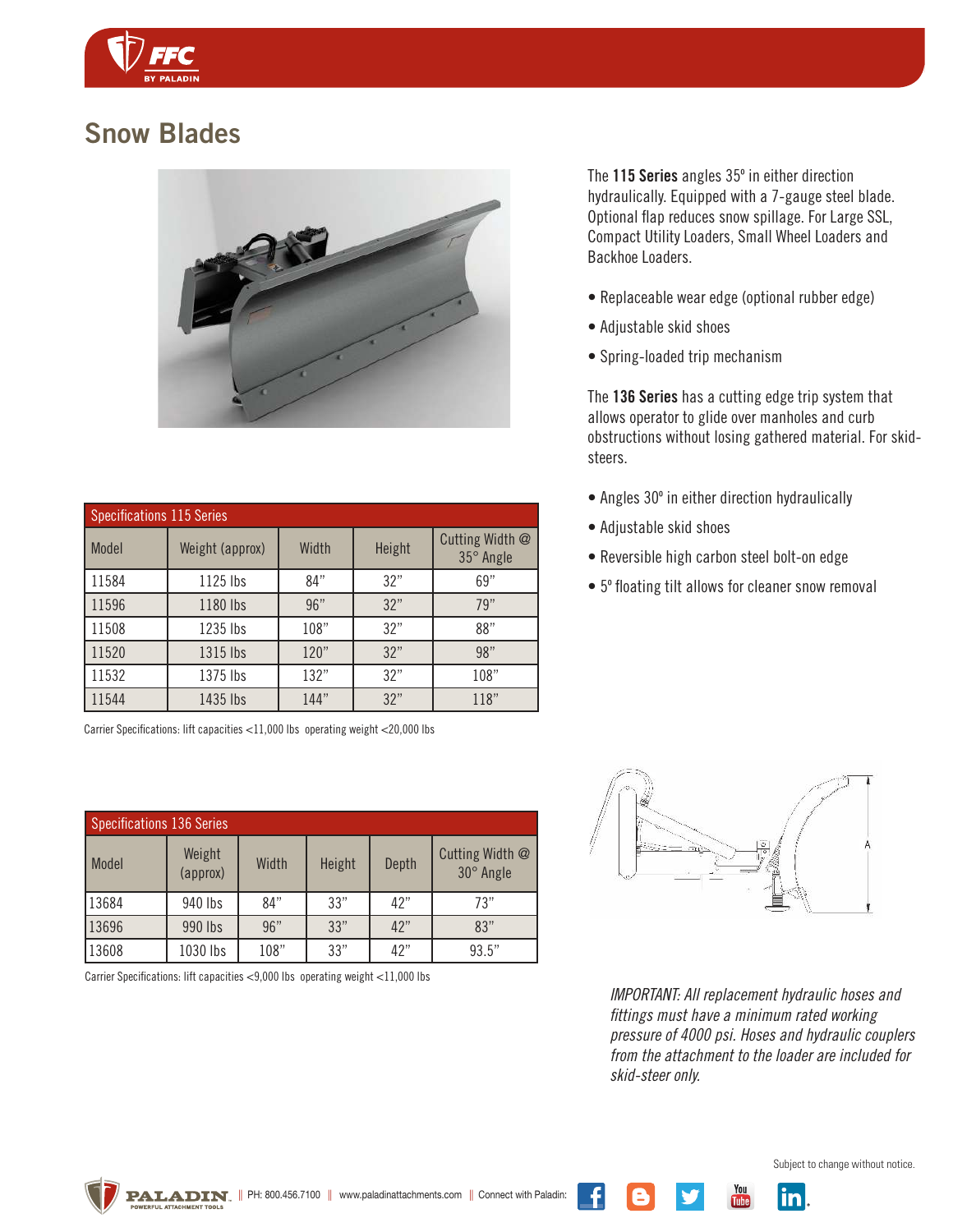

## Snow Blowers

FFC Snow Blowers, by Paladin feature a two-stage hydraulic blower that throws snow up to 45 ft. Blower is electrically controlled, and has hydraulically operated poly-lined chute and deflector. Equipped with reinforced wrapper and adjustable skid shoes. Case drains are not required for high-flow models. Has replaceable wear resistant steel tapered wear edge and high-volume 25" or 36" shroud opening. For Skid Steer Loaders and Compact Tool Carriers.

There is an optional Truck Chute Kit for snow blower models 11072G, 11072H, 11078G, 11078H, 11084G, 11084H, 11096G, and 11096H.

When ordering, verify hydraulic flow and pressure of skid-steer. Failure to supply proper flow and pressure could result in motor failure or poor performance.



| <b>Specifications</b>   |                             |                  |                   |       |        |                        |               |             |           |                     |            |
|-------------------------|-----------------------------|------------------|-------------------|-------|--------|------------------------|---------------|-------------|-----------|---------------------|------------|
| Model #                 | Weight<br>(Approx)          | Cutting<br>Width | Cutting<br>Height | Depth | Height | Auger<br><b>Motors</b> | Auger<br>Dia. | Fan<br>Dia. | PSI Range | <b>GPM</b><br>Range | Hose<br>ID |
|                         | <b>Standard-Flow Models</b> |                  |                   |       |        |                        |               |             |           |                     |            |
| 11048A                  | 745 lbs                     | 48"              | 25"               | 38"   | 57"    | Single                 | 14"           | 18"         | 2000-3000 | $8 - 14$            | .50"       |
| 11060C                  | 795 lbs                     | 60"              | 25"               | 38"   | 57"    | Single                 | 14"           | 18"         | 2000-3000 | 12-17               | .50"       |
| 11060D                  | 795 lbs                     | 60"              | 25"               | 38"   | 57"    | Single                 | 14"           | 18"         | 2000-3000 | $14 - 21$           | .50"       |
| 11060E                  | 795 lbs                     | 60"              | 25"               | 38"   | 57"    | Single                 | 14"           | 18"         | 2000-3000 | 18-27               | .50"       |
| 11072D                  | 845 lbs                     | 72"              | 25"               | 38"   | 57"    | Single                 | 14"           | 18"         | 2000-3000 | $14 - 21$           | .50"       |
| 11072E                  | 845 lbs                     | 72"              | 25"               | 38"   | 57"    | Single                 | 14"           | 18"         | 2000-3000 | 18-27               | .50"       |
| 11078D                  | 878 lbs                     | 78"              | 25"               | 38"   | 57"    | Single                 | 14"           | 18"         | 2000-3000 | $14 - 21$           | .50"       |
| 11078E                  | 878 lbs                     | 78"              | 25"               | 38"   | 57"    | Single                 | 14"           | 18"         | 2000-3000 | 18-27               | .50"       |
| 11084D                  | 895 lbs                     | 84"              | 25"               | 38"   | 57"    | Single                 | 14"           | 18"         | 2000-3000 | 14-21               | .50"       |
| 11084E                  | 895 lbs                     | 84"              | 25"               | 38"   | 57"    | Single                 | 14"           | 18"         | 2000-3000 | 18-27               | .50"       |
| <b>High-Flow Models</b> |                             |                  |                   |       |        |                        |               |             |           |                     |            |
| 11072F                  | 1150 lbs                    | 72"              | 36"               | 43"   | 74"    | Single                 | 18"           | 26"         | 2500-3500 | $22 - 34$           | .75"       |
| 11072G                  | 1160 lbs                    | 72"              | 36"               | 43"   | 74"    | Dual                   | 18"           | 26"         | 2500-3500 | 19-34               | .75"       |
| 11072H                  | 1160 lbs                    | 72"              | 36"               | 43"   | 74"    | Dual                   | 18"           | 26"         | 2500-3500 | $30 - 42$           | .75"       |
| 11078F                  | 1200 lbs                    | 78"              | 36"               | 43"   | 74"    | Single                 | 18"           | 26"         | 2500-3500 | $22 - 34$           | .75"       |
| 11078G                  | 1200 lbs                    | 78"              | 36"               | 43"   | 74"    | Dual                   | 18"           | 26"         | 2500-3500 | 19-34               | .75"       |
| 11078H                  | 1200 lbs                    | 78"              | 36"               | 43"   | 74"    | Dual                   | 18"           | 26"         | 2500-3500 | $30 - 42$           | .75"       |
| 11084F                  | 1190 lbs                    | 84"              | 36"               | 43"   | 74"    | Single                 | 18"           | 26"         | 2500-3500 | $22 - 34$           | .75"       |
| 11084G                  | 1240 lbs                    | 84"              | 36"               | 43"   | 74"    | Dual                   | 18"           | 26"         | 2500-3500 | 19-34               | .75"       |
| 11084H                  | 1240 lbs                    | 84"              | 36"               | 43"   | 74"    | Dual                   | 18"           | 26"         | 2500-3500 | $30 - 42$           | .75"       |
| 11096G                  | 1320 lbs                    | 96"              | 36"               | 43"   | 74"    | Dual                   | 18"           | 26"         | 2500-3500 | 19-34               | .75"       |
| 11096H                  | 1320 lbs                    | 96"              | 36"               | 43"   | 74"    | Dual                   | 18"           | 26"         | 2500-3500 | $30 - 42$           | .75"       |



Carrier Specifications: lift capacities <9,500 lbs operating weight <11,000 lbs

Subject to change without notice.

 $\frac{You}{Iube}$ 

in.

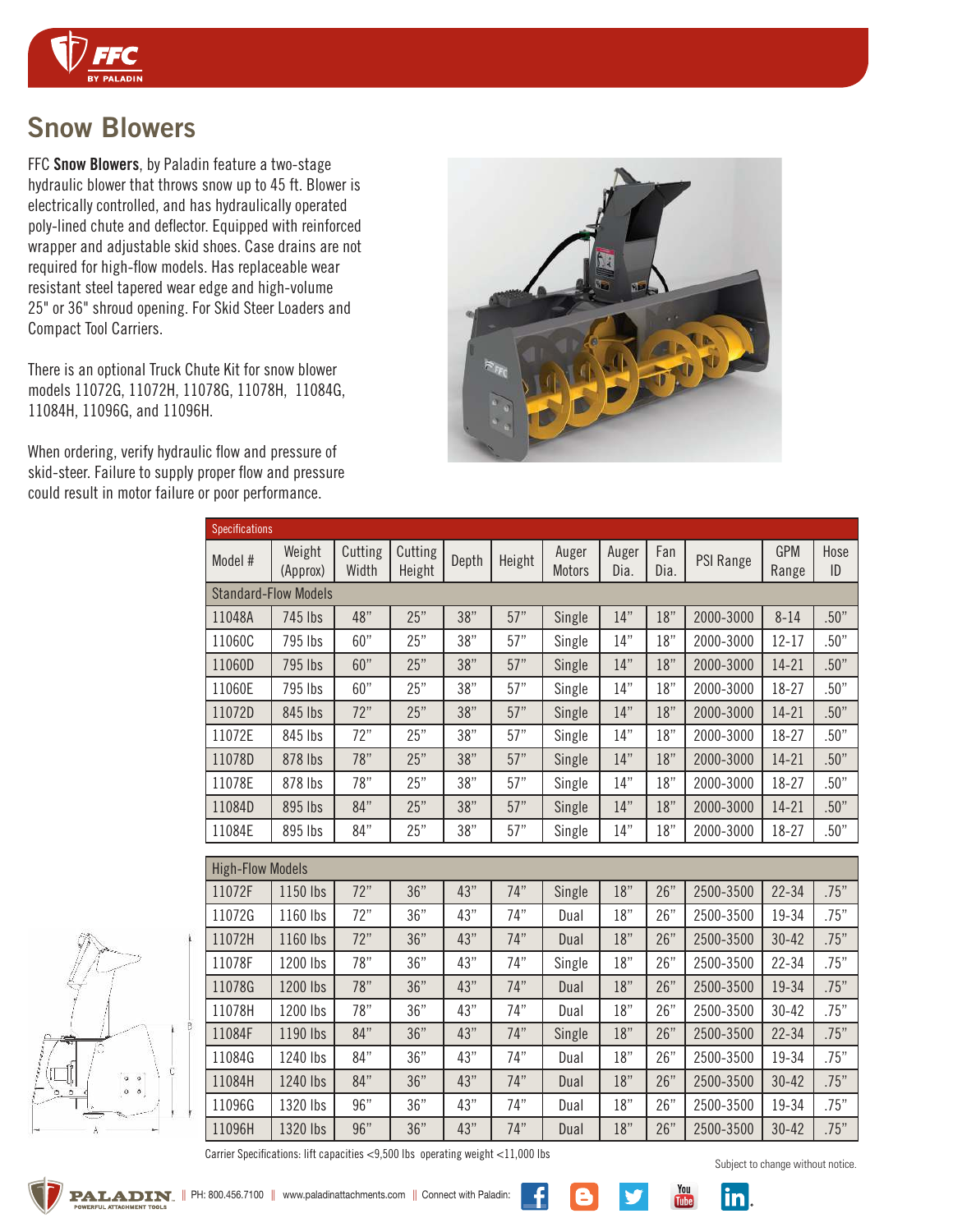

### Snow Buckets



Snow Buckets move large volumes of snow or other loose materials efficiently. Equipped with a cut out back plate for better visibility. Quickly attaches to all skid-steer, backhoe, utility loader and small wheel loader brands. Optional Bolt on edge available. For SSL, Compact Utility Loaders, Compact Wheel Loaders, and Backhoe Loaders

| <b>Specifications</b> |                  |        |          |         |                   |                           |                        |
|-----------------------|------------------|--------|----------|---------|-------------------|---------------------------|------------------------|
| Model                 | Weight<br>Approx | Width  | Height A | Depth B | Leading<br>Edge C | Capacity<br><b>Struck</b> | Capacity<br>Heaped     |
| 111841                | 733 lbs          | 84"    | 29.9"    | 42.0"   | 29.7"             | $1.14$ yd <sup>3</sup>    | $1.47 \text{ yd}^3$    |
| 111961                | 795 lbs          | 96"    | 29.9"    | 42.0"   | 29.7"             | $1.31$ yd <sup>3</sup>    | $1.70$ yd <sup>3</sup> |
| 111971                | 999 lbs          | 96"    | 37.6"    | 46.2"   | 32.5"             | $1.83$ yd <sup>3</sup>    | $2.36$ yd <sup>3</sup> |
| 111012                | 820 lbs          | 101.5" | 29.9"    | 42.0"   | 29.7"             | 1.40 yd <sup>3</sup>      | $1.82 \text{ yd}^3$    |
| 11102 <sup>2</sup>    | 1020 lbs         | 101.5" | 37.6"    | 46.2"   | 32.5"             | $1.95$ yd <sup>3</sup>    | $2.52 \text{ yd}^3$    |
| 111082                | 1078 lbs         | 108"   | 37.6"    | 46.2"   | 32.5"             | $2.07$ yd <sup>3</sup>    | $2.67$ yd <sup>3</sup> |



<sup>1</sup>Med. Duty Bucket

Carrier Specifications: lift capacities <5,000 lbs operating weight <8,000 lbs

<sup>2</sup>Heavy Duty Bucket

Carrier Specifications: lift capacities <9,500 lbs operating weight <11,000 lbs



Subject to change without notice.

 $\frac{You}{Iulhe}$ 

 $\vert$ in $\vert$